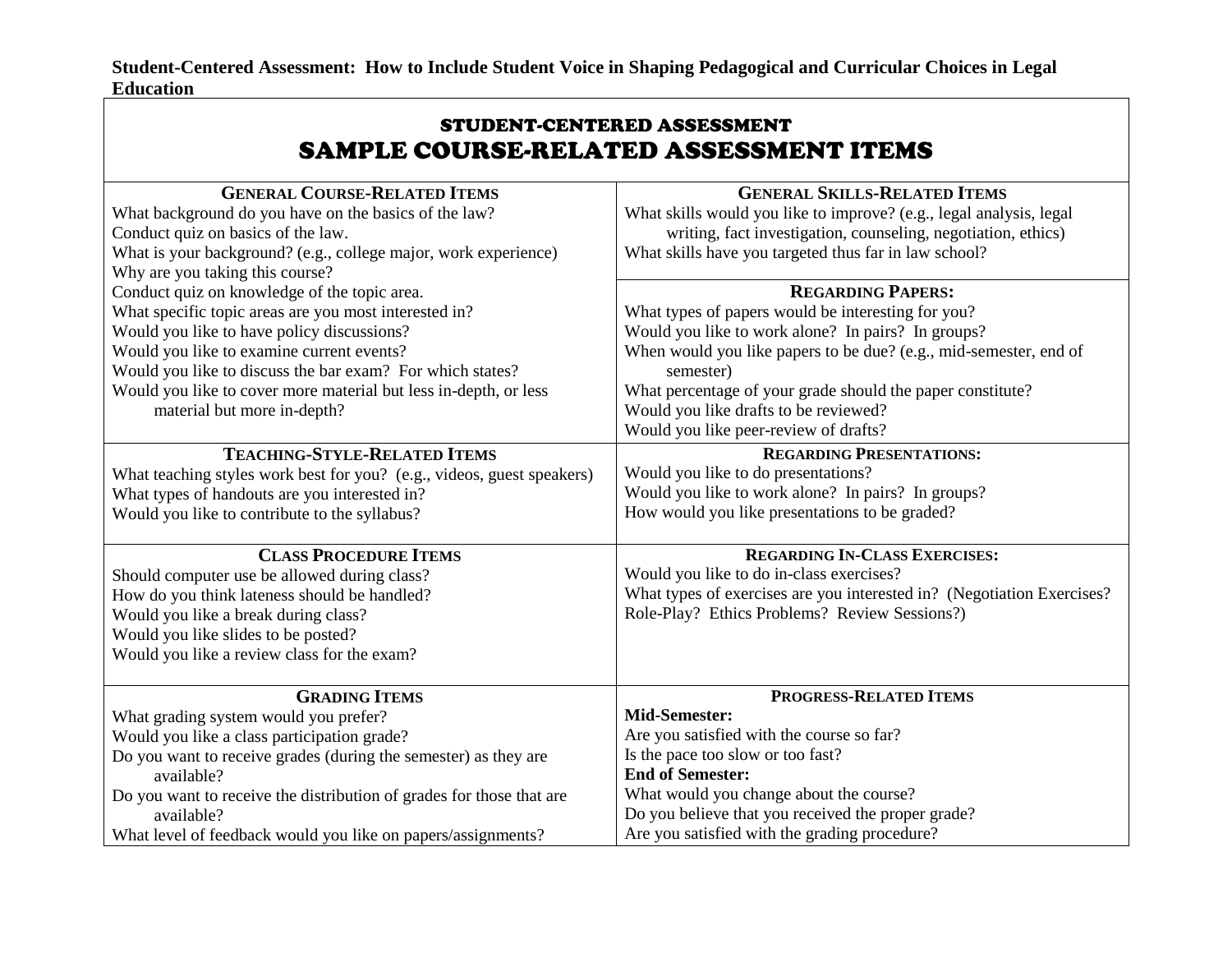## **Selected Survey Items from Emily Zimmerman's Empirical Research Project**

For each survey item, law students are instructed to indicate how much they agree or disagree with the item by circling a number from 5 to 1, with 5 being "strongly agree," 1 being "strongly disagree," and 3 being "neither agree nor disagree."

| <b>Sample Items from Beginning-of-Year Survey</b>            | <b>Sample Items from End-of-Year Survey</b>                  |
|--------------------------------------------------------------|--------------------------------------------------------------|
| I would like my final grade in each of my first-year law     | I would like my final grade in each of my law school         |
| school courses to be determined by a single exam at the end  | courses to be determined by a single exam at the end of the  |
| of the course.                                               | course.                                                      |
| I would like my final grade in each of my first-year law     | I would like my final grade in each of my law school         |
| school courses to be determined by a single paper at the end | courses to be determined by a single paper at the end of the |
| of the course.                                               | course.                                                      |
| I would like to be assigned multiple graded assignments      | I would like to be assigned multiple graded assignments      |
| throughout a first-year law school course.                   | throughout a law school course.                              |
| I would like to be assigned multiple un-graded assignments   | I would like to be assigned multiple un-graded assignments   |
| throughout a first-year law school course.                   | throughout a law school course.                              |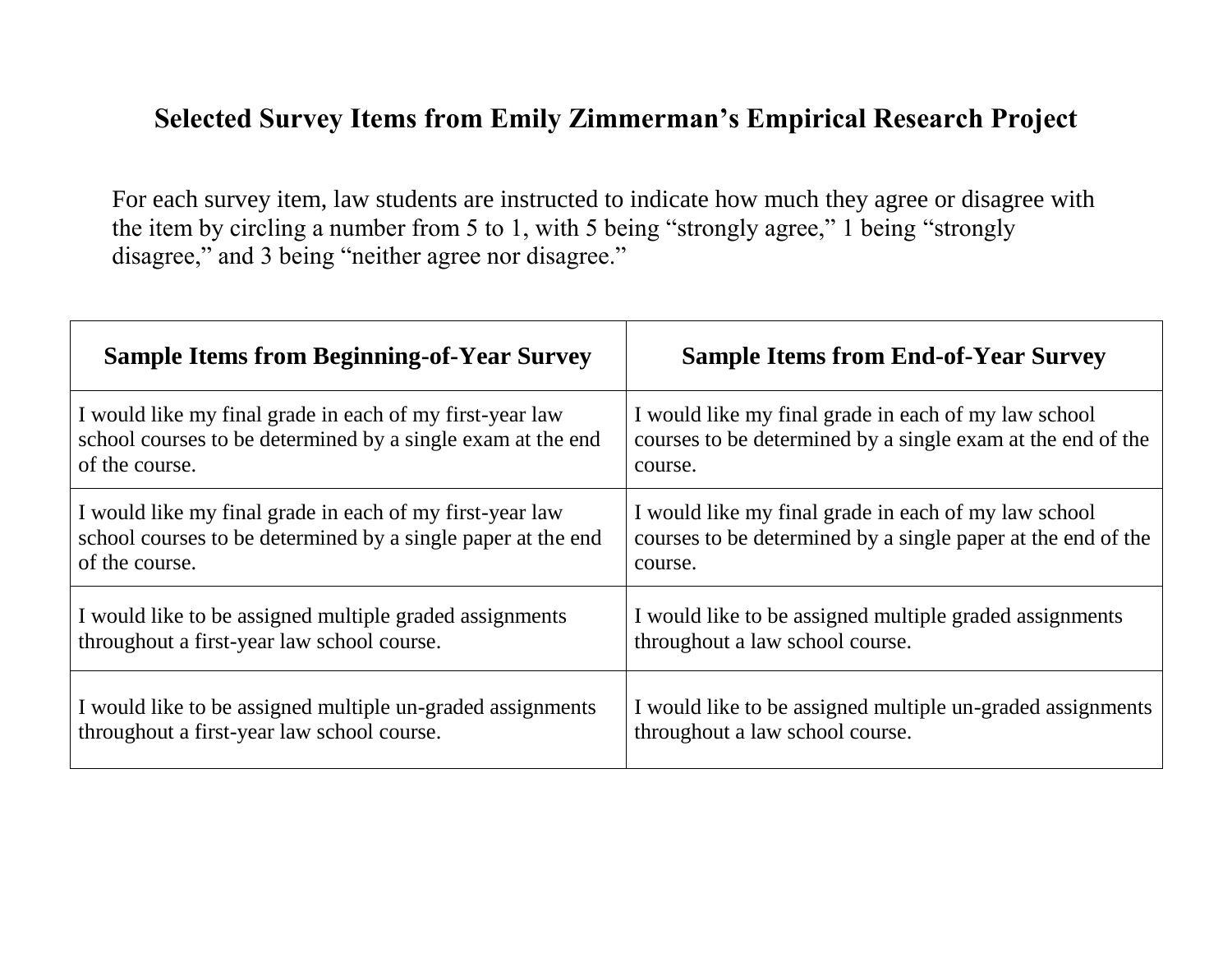## Earle Mack Law @ Drexel | Spring 2011 Co-op | Student Pre-Assessment

#### **1. Student Pre-Assessment | Page 1 of 5**

This survey requires you to take an honest account of your strengths and weaknesses as a newcomer to the legal profession.

PURPOSE: It is an opportunity for you to give a frank assessment of your substantive and professional skills as they now stand. This will assist you in setting co-op goals and preparing your Learning Agenda.

#### INSTRUCTIONS:

A. Choose responses that best describe your abilities.

B. Select the rating that best describes how you think your supervisor would evaluate you in certain areas. Comments explaining your rating selection are required. If you have no experience in a certain area, make a prediction about how you would perform in that area in a professional context.

Ratings:

- 1 (POOR) Student fails to meet even minimal expectations
- 2 (FAIR) Student meets only minimal expectations
- 3 (GOOD) Student meets all expectations commensurate with academic level
- 4 (VERY GOOD) Student exceeds expectations in some areas
- 5 (EXCEPTIONAL) Student exceeds expectations in all areas

DUE DATE: January 13, 2011 at 5:00 p.m.

| $\star$ [1] CONTACT INFORMATION      |          |            |                 |                        |
|--------------------------------------|----------|------------|-----------------|------------------------|
| Name:                                |          |            |                 |                        |
| <b>Email Address:</b>                |          |            |                 |                        |
| $\star$ [2] EXPECTED GRADUATION YEAR |          |            |                 |                        |
| 2011                                 |          | 2012       | 2013            |                        |
|                                      |          |            |                 |                        |
| $*$ [3] CO-OP PARTNER                |          |            |                 |                        |
| <b>Placement Name</b>                |          |            |                 |                        |
| <b>Supervisor Name</b>               |          |            |                 |                        |
| [4] PLACEMENT LOCATION               |          |            |                 |                        |
| City/Town:                           |          |            |                 |                        |
| State:                               |          |            |                 |                        |
| $*$ [5] PLACEMENT TYPE               |          |            |                 |                        |
| In-House                             | Law Firm | Government | Judicial Office | <b>Public Interest</b> |
|                                      |          |            |                 |                        |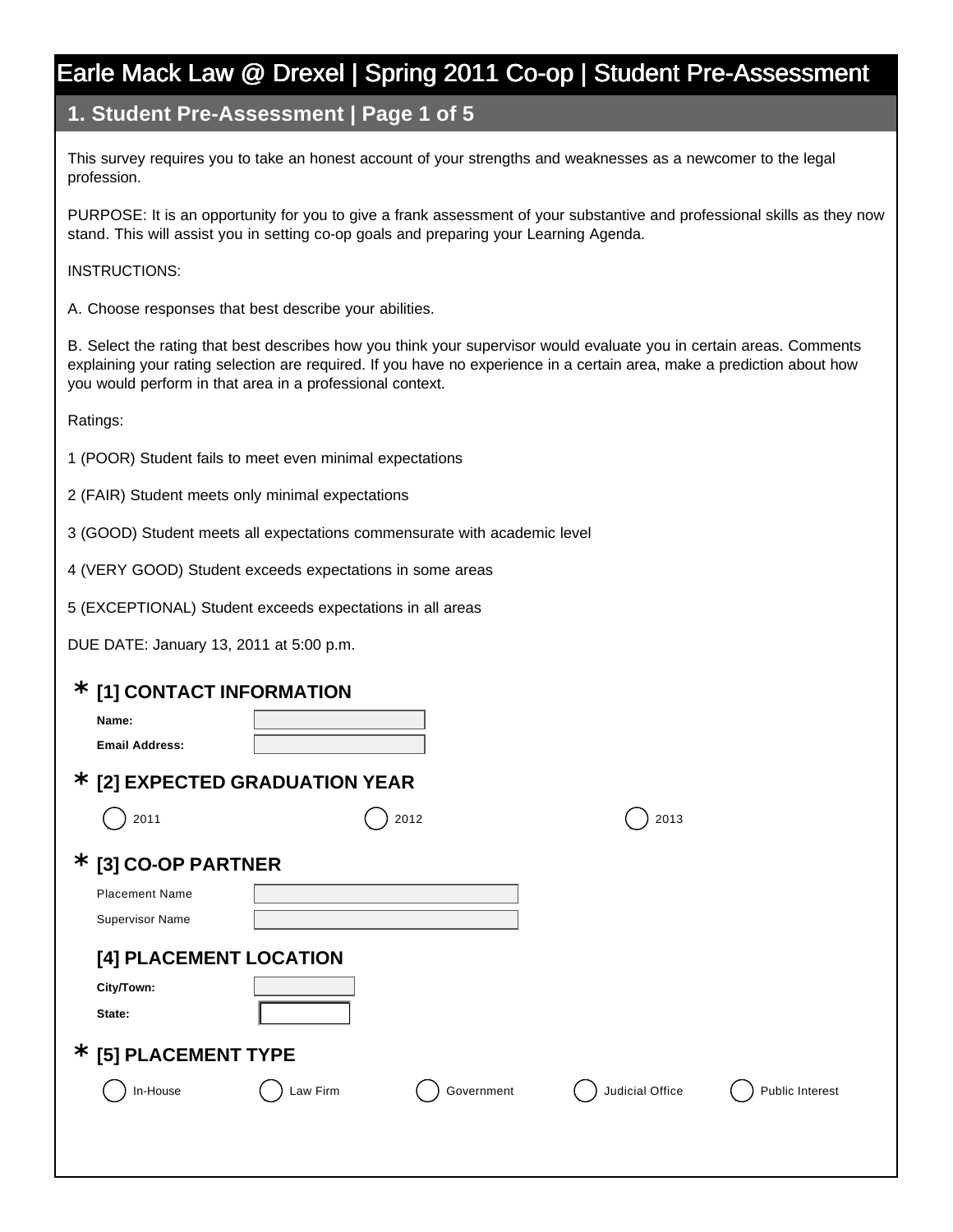| $*$ [6] CO-OP CYCLE                     |                                                                                                                                                                                                                                                                                                                                                                                                                                                                                                                                                                                                                                                                                                                                                                                                                    |          |                |                  |               |   |
|-----------------------------------------|--------------------------------------------------------------------------------------------------------------------------------------------------------------------------------------------------------------------------------------------------------------------------------------------------------------------------------------------------------------------------------------------------------------------------------------------------------------------------------------------------------------------------------------------------------------------------------------------------------------------------------------------------------------------------------------------------------------------------------------------------------------------------------------------------------------------|----------|----------------|------------------|---------------|---|
| Spring 2011                             | Summer 2011                                                                                                                                                                                                                                                                                                                                                                                                                                                                                                                                                                                                                                                                                                                                                                                                        |          |                | <b>Fall 2011</b> |               |   |
|                                         |                                                                                                                                                                                                                                                                                                                                                                                                                                                                                                                                                                                                                                                                                                                                                                                                                    |          |                |                  |               |   |
| $\star$ [7] LEGAL RESEARCH RATING       |                                                                                                                                                                                                                                                                                                                                                                                                                                                                                                                                                                                                                                                                                                                                                                                                                    |          |                |                  |               |   |
|                                         |                                                                                                                                                                                                                                                                                                                                                                                                                                                                                                                                                                                                                                                                                                                                                                                                                    | 1 (Poor) | 2 (Fair)       | 3 (Good)         | 4 (Very Good) |   |
| Effectiveness of research strategy      |                                                                                                                                                                                                                                                                                                                                                                                                                                                                                                                                                                                                                                                                                                                                                                                                                    |          |                |                  |               |   |
| Thoroughness of research                |                                                                                                                                                                                                                                                                                                                                                                                                                                                                                                                                                                                                                                                                                                                                                                                                                    |          |                |                  |               |   |
| Accuracy of research                    |                                                                                                                                                                                                                                                                                                                                                                                                                                                                                                                                                                                                                                                                                                                                                                                                                    |          |                |                  |               |   |
|                                         |                                                                                                                                                                                                                                                                                                                                                                                                                                                                                                                                                                                                                                                                                                                                                                                                                    |          |                |                  |               |   |
|                                         |                                                                                                                                                                                                                                                                                                                                                                                                                                                                                                                                                                                                                                                                                                                                                                                                                    |          | $\overline{5}$ |                  |               |   |
| $\star$ [8] LEGAL ANALYSIS RATING       |                                                                                                                                                                                                                                                                                                                                                                                                                                                                                                                                                                                                                                                                                                                                                                                                                    |          |                |                  |               |   |
|                                         |                                                                                                                                                                                                                                                                                                                                                                                                                                                                                                                                                                                                                                                                                                                                                                                                                    | 1 (Poor) | 2 (Fair)       | 3 (Good)         | 4 (Very Good) |   |
| Application/Interpretation of case law  |                                                                                                                                                                                                                                                                                                                                                                                                                                                                                                                                                                                                                                                                                                                                                                                                                    |          |                |                  |               |   |
|                                         |                                                                                                                                                                                                                                                                                                                                                                                                                                                                                                                                                                                                                                                                                                                                                                                                                    |          |                |                  |               |   |
|                                         |                                                                                                                                                                                                                                                                                                                                                                                                                                                                                                                                                                                                                                                                                                                                                                                                                    |          |                |                  |               |   |
|                                         |                                                                                                                                                                                                                                                                                                                                                                                                                                                                                                                                                                                                                                                                                                                                                                                                                    |          |                |                  |               |   |
|                                         |                                                                                                                                                                                                                                                                                                                                                                                                                                                                                                                                                                                                                                                                                                                                                                                                                    |          |                |                  |               |   |
| $\star$ [9] WRITING ABILITY RATING      |                                                                                                                                                                                                                                                                                                                                                                                                                                                                                                                                                                                                                                                                                                                                                                                                                    |          |                |                  |               |   |
|                                         |                                                                                                                                                                                                                                                                                                                                                                                                                                                                                                                                                                                                                                                                                                                                                                                                                    | 1 (Poor) | 2 (Fair)       | 3 (Good)         | 4 (Very Good) | 5 |
| Accuracy and conciseness of writing     |                                                                                                                                                                                                                                                                                                                                                                                                                                                                                                                                                                                                                                                                                                                                                                                                                    |          |                |                  |               |   |
| Organization of writing                 |                                                                                                                                                                                                                                                                                                                                                                                                                                                                                                                                                                                                                                                                                                                                                                                                                    |          |                |                  |               |   |
| Effectiveness for intended audience     | (Exceptional)<br>(Exceptional)<br>(Exceptional)<br>$\overline{5}$<br>5<br>1 (Poor)<br>2 (Fair)<br>3 (Good)<br>4 (Very Good)<br>(Exceptional)<br>5                                                                                                                                                                                                                                                                                                                                                                                                                                                                                                                                                                                                                                                                  |          |                |                  |               |   |
|                                         |                                                                                                                                                                                                                                                                                                                                                                                                                                                                                                                                                                                                                                                                                                                                                                                                                    |          |                |                  |               |   |
|                                         |                                                                                                                                                                                                                                                                                                                                                                                                                                                                                                                                                                                                                                                                                                                                                                                                                    |          |                |                  |               |   |
|                                         | Earle Mack Law @ Drexel   Spring 2011 Co-op   Student Pre-Assessment<br>2. Student Pre-Assessment   Page 2 of 5<br>Required Comment: Write one to two sentences describing how you intend to improve in this area during your co-op experience.<br>Application/Interpretation of statutes and regulations<br>Appreciation of factual, legal, and procedural distinctions<br>Required Comment: Write one to two sentences describing how you intend to improve in this area during your co-op experience.<br>Required Comment: Write one to two sentences describing how you intend to improve in this area during your co-op experience.<br>$\star$ [10] FACT INVESTIGATION RATING<br>Required Comment: Write one to two sentences describing how you intend to improve in this area during your co-op experience. |          |                |                  |               |   |
|                                         |                                                                                                                                                                                                                                                                                                                                                                                                                                                                                                                                                                                                                                                                                                                                                                                                                    |          |                |                  |               |   |
| Level of preparation                    |                                                                                                                                                                                                                                                                                                                                                                                                                                                                                                                                                                                                                                                                                                                                                                                                                    |          |                |                  |               |   |
| Consideration of appropriate strategies |                                                                                                                                                                                                                                                                                                                                                                                                                                                                                                                                                                                                                                                                                                                                                                                                                    |          |                |                  |               |   |
| Thoroughness of student's work          |                                                                                                                                                                                                                                                                                                                                                                                                                                                                                                                                                                                                                                                                                                                                                                                                                    |          |                |                  |               |   |
|                                         |                                                                                                                                                                                                                                                                                                                                                                                                                                                                                                                                                                                                                                                                                                                                                                                                                    |          |                |                  |               |   |
|                                         |                                                                                                                                                                                                                                                                                                                                                                                                                                                                                                                                                                                                                                                                                                                                                                                                                    |          |                |                  |               |   |
|                                         |                                                                                                                                                                                                                                                                                                                                                                                                                                                                                                                                                                                                                                                                                                                                                                                                                    |          |                |                  |               |   |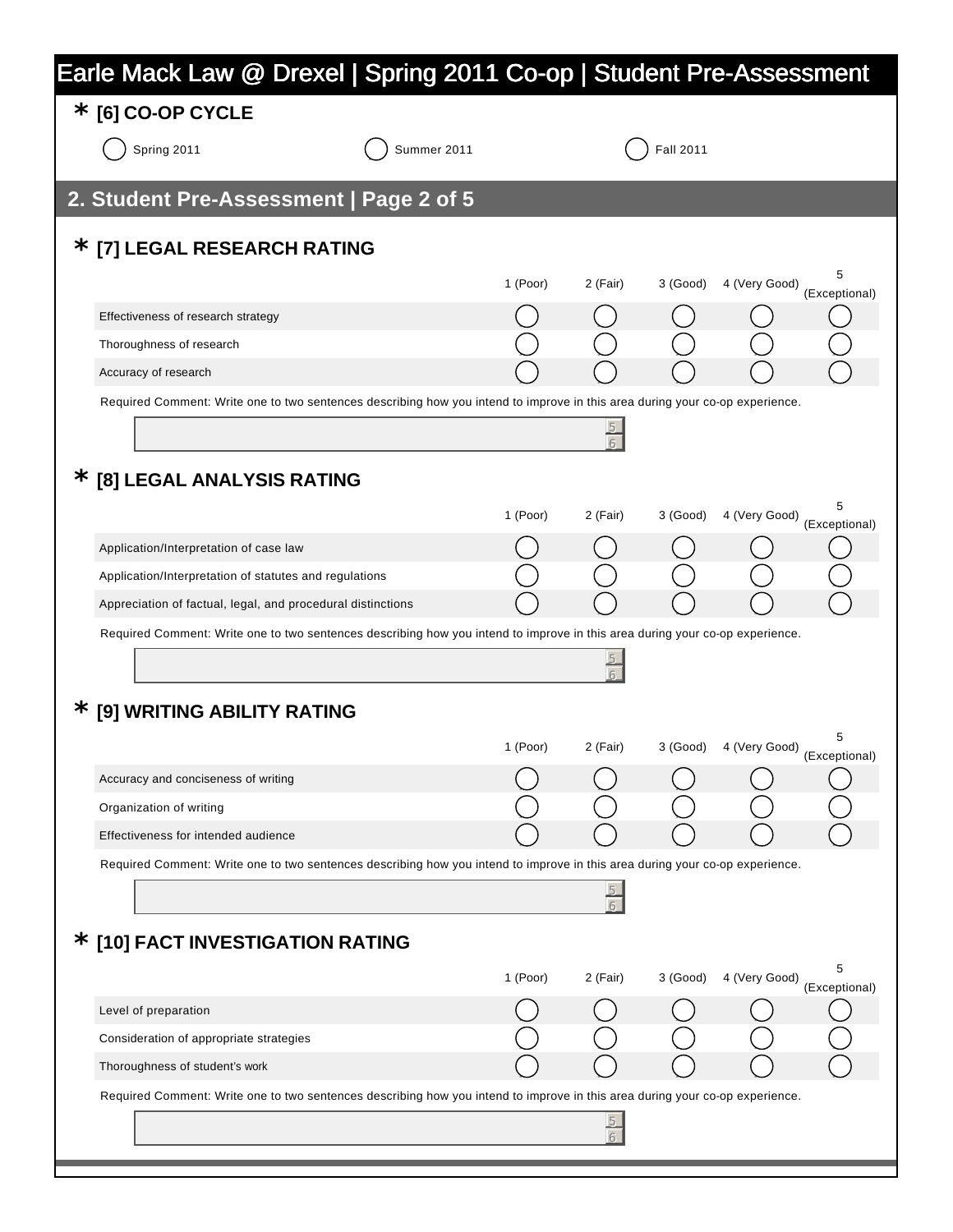# Earle Mack Law @ Drexel | Spring 2011 Co-op | Student Pre-Assessment

**3. Student Pre-Assessment | Page 3 of 5**

#### **[11] INTERVIEWING RATING \***

|                                                 | l (Poor) | 2 (Fair) | 3 (Good) | 4 (Very Good) | (Exceptional) |
|-------------------------------------------------|----------|----------|----------|---------------|---------------|
| Appropriateness of interactions                 |          |          |          |               |               |
| Effectiveness in obtaining relevant information |          |          |          |               |               |
| Clarity in communicating next steps             |          |          |          |               |               |

5 6

5 6

5 6

5 6

Required Comment: Write one to two sentences describing how you intend to improve in this area during your co-op experience.

#### **[12] COUNSELING RATING \***

|                                                                | 1 (Poor) | 2 (Fair) | 3 (Good) | 4 (Very Good) | (Exceptional) |
|----------------------------------------------------------------|----------|----------|----------|---------------|---------------|
| Sensitivity to full range of the client's interests and needs  |          |          |          |               |               |
| Level of assistance in defining problem and explaining options |          |          |          |               |               |
| Appropriate attendance to client's concerns                    |          |          |          |               |               |
|                                                                |          |          |          |               |               |

Required Comment: Write one to two sentences describing how you intend to improve in this area during your co-op experience.

#### **[13] NEGOTIATING RATING \***

|                                                        | l (Poor) | 2 (Fair) | 3 (Good) | 4 (Very Good) | (Exceptional) |
|--------------------------------------------------------|----------|----------|----------|---------------|---------------|
| Understanding of negotiation process                   |          |          |          |               |               |
| Understanding of relative merits of parties' positions |          |          |          |               |               |
| Development of win-win solutions                       |          |          |          |               |               |
|                                                        |          |          |          |               |               |

Required Comment: Write one to two sentences describing how you intend to improve in this area during your co-op experience.

#### **[14] ETHICS RATING \***

|                                           | l (Poor) | 2 (Fair) | 3 (Good) | 4 (Very Good) | (Exceptional) |
|-------------------------------------------|----------|----------|----------|---------------|---------------|
| Alertness to ethical issues as they arise |          |          |          |               |               |
| Ethical reflection and analysis           |          |          |          |               |               |
| Appropriateness of choices                |          |          |          |               |               |

Required Comment: Write one to two sentences describing how you intend to improve in this area during your co-op experience.

#### **4. Student Pre-Assessment | Page 4 of 5**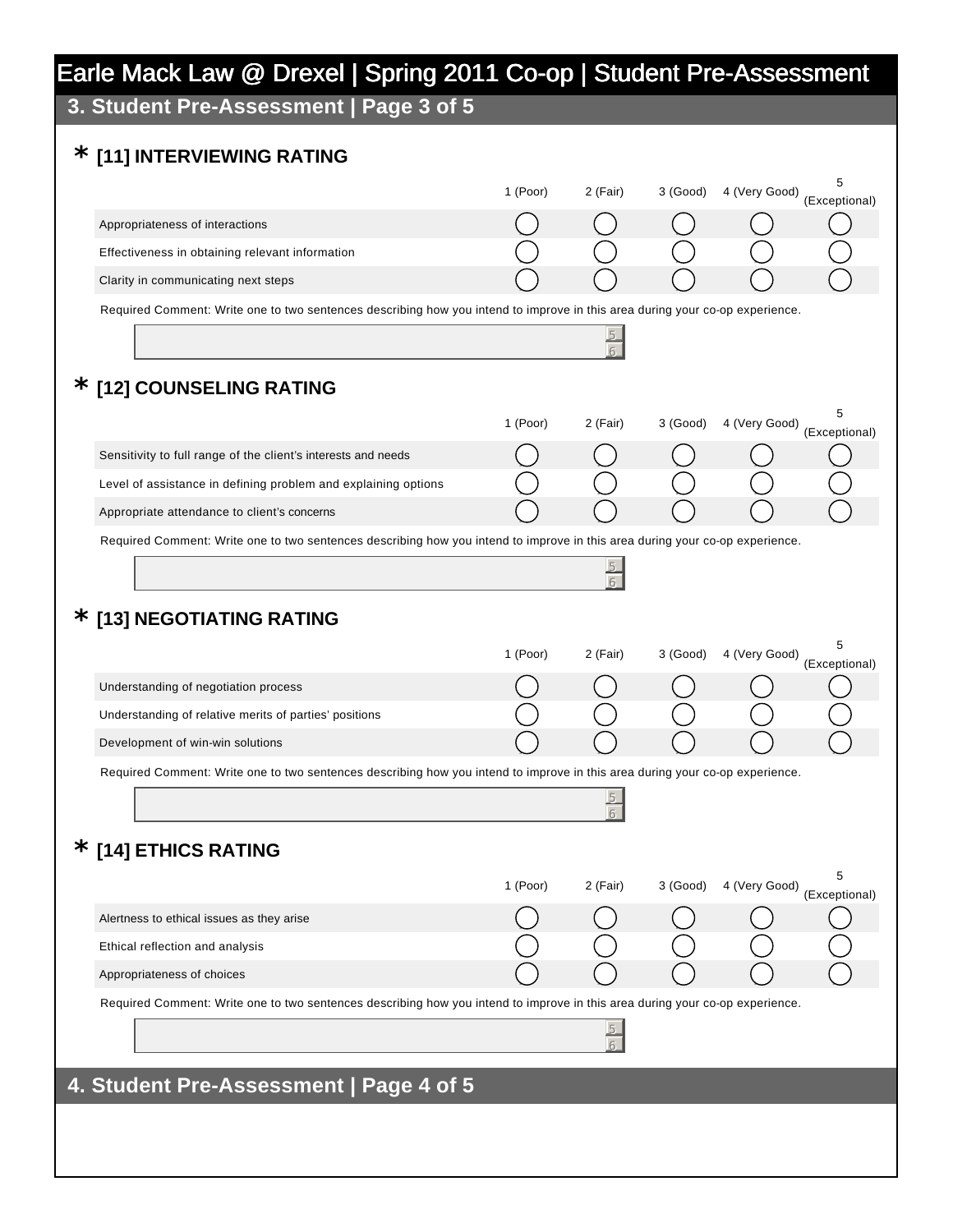## Earle Mack Law @ Drexel | Spring 2011 Co-op | Student Pre-Assessment

#### **[15] EFFORT RATING \***

|                                                                                                                              |          |          |            |               | 5                  |
|------------------------------------------------------------------------------------------------------------------------------|----------|----------|------------|---------------|--------------------|
|                                                                                                                              | 1 (Poor) | 2 (Fair) | 3 (Good)   | 4 (Very Good) | (Exceptional)      |
| Submitting the best possible work product                                                                                    |          |          |            |               |                    |
| Getting work done in a timely manner                                                                                         |          |          |            |               |                    |
| Maintaining energy and interest throughout an entire project                                                                 |          |          |            |               |                    |
| Required Comment: Write one to two sentences describing how you intend to improve in this area during your co-op experience. |          |          |            |               |                    |
|                                                                                                                              |          | 5        |            |               |                    |
|                                                                                                                              |          |          |            |               |                    |
| $\star$ [16] RELIABILITY RATING                                                                                              |          |          |            |               |                    |
|                                                                                                                              | 1 (Poor) | 2 (Fair) | 3 (Good)   | 4 (Very Good) | 5<br>(Exceptional) |
| Punctuality and availability                                                                                                 |          |          |            |               |                    |
| Communication regarding the status of assignments                                                                            |          |          |            |               |                    |
| Following instructions and meeting deadlines                                                                                 |          |          |            |               |                    |
| Required Comment: Write one to two sentences describing how you intend to improve in this area during your co-op experience. |          |          |            |               |                    |
|                                                                                                                              |          |          |            |               |                    |
|                                                                                                                              |          |          |            |               |                    |
| $\star$ [17] INTERPERSONAL RELATIONS RATING                                                                                  |          |          |            |               |                    |
|                                                                                                                              | 1 (Poor) | 2 (Fair) | $3$ (Good) | 4 (Very Good) | 5<br>(Exceptional) |
| Effectiveness of relations with the student's supervisor and other                                                           |          |          |            |               |                    |
| lawyers in the office                                                                                                        |          |          |            |               |                    |
| Effectiveness of relations with support staff<br>Appropriateness of relations with clients, court staff, and others outside  |          |          |            |               |                    |
| the office                                                                                                                   |          |          |            |               |                    |
| Required Comment: Write one to two sentences describing how you intend to improve in this area during your co-op experience. |          |          |            |               |                    |
|                                                                                                                              |          |          |            |               |                    |
|                                                                                                                              |          |          |            |               |                    |
| [18] EDUCATIONAL RESPONSIBILITY RATING                                                                                       |          |          |            |               |                    |
|                                                                                                                              | 1 (Poor) | 2 (Fair) | 3 (Good)   | 4 (Very Good) | 5<br>(Exceptional) |
| Demonstration of initiative in seeking educational experiences                                                               |          |          |            |               |                    |
| Appropriateness of assignment clarification efforts                                                                          |          |          |            |               |                    |
| Acceptance and incorporation of constructive feedback                                                                        |          |          |            |               |                    |
| Required Comment: Write one to two sentences describing how you intend to improve in this area during your co-op experience. |          |          |            |               |                    |
|                                                                                                                              |          | 5        |            |               |                    |
|                                                                                                                              |          |          |            |               |                    |
|                                                                                                                              |          |          |            |               |                    |
| 5. Student Pre-Assessment   Page 5 of 5                                                                                      |          |          |            |               |                    |
|                                                                                                                              |          |          |            |               |                    |
|                                                                                                                              |          |          |            |               |                    |